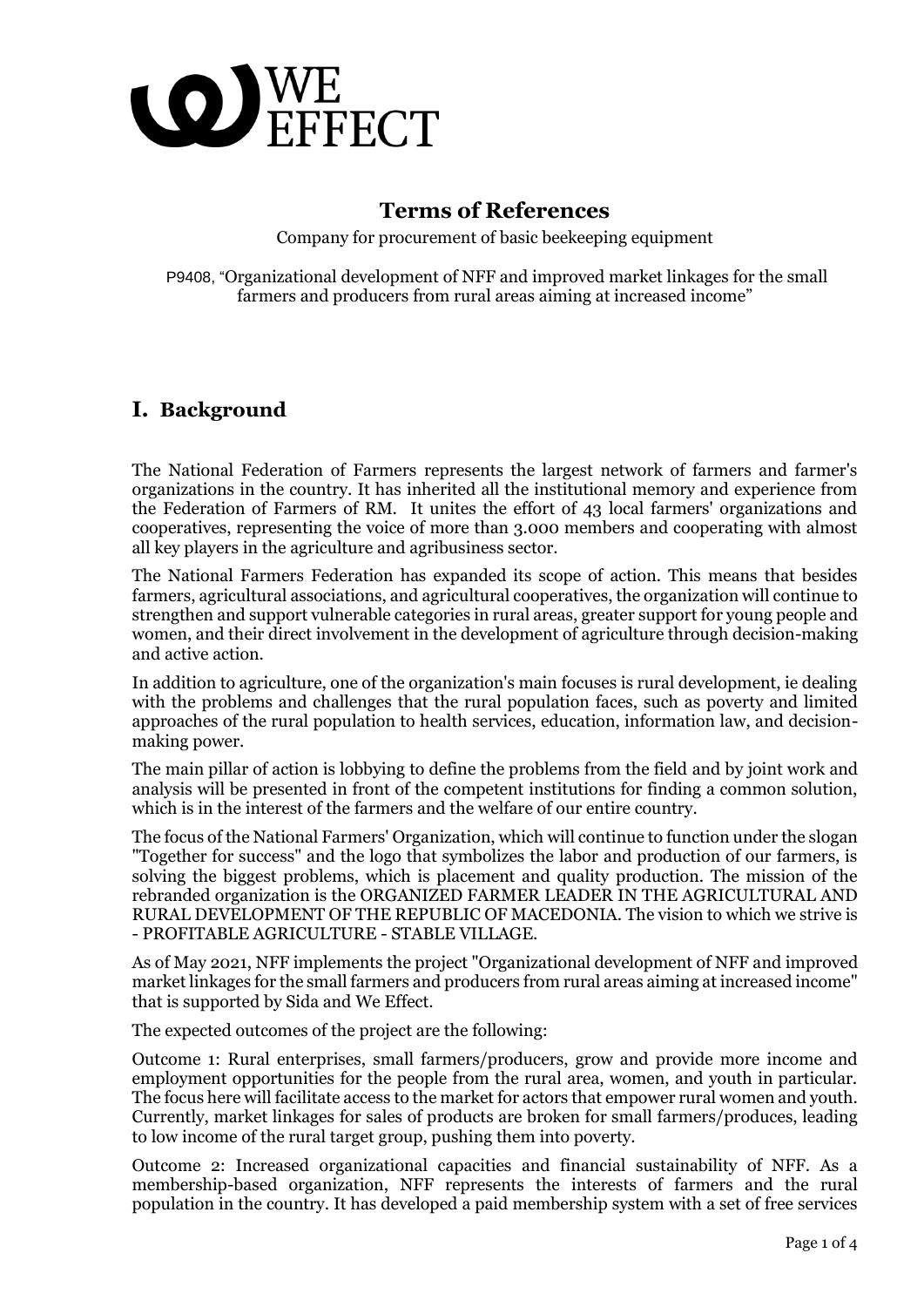

to which only members are eligible. In the last few years as a result of the previous Institutional Development to NFF Project, the organization has improved its internal organization, management, introduced procedures, book of rules, book of conduct and other administrative and management tools that improved the performance and the impact of our work. The focus here is the organizational development and financial sustainability as crucial to continue with the lobby and advocacy activities and develop new services to provide new sources of income.

## **II.Objective of the assignment**

The main objective of this procurement is procurement of basic personal beekeeping equipment within the Project "Organizational development of NFF and improved market linkages for the small farmers and producers from rural areas aiming at increased income".

Company specific deliverables are:

 Delivery of 22 sets for personal beekeeping equipment. One set should contain beekeeping cover clothes, brush, smoker, gloves, bee knife, electric glue for wax.

Schedule of milestones and means of measurement/verification of their completion

| Month                             | Milestone                                                                                                                                                | Means of verification                                                          |
|-----------------------------------|----------------------------------------------------------------------------------------------------------------------------------------------------------|--------------------------------------------------------------------------------|
| February 10 <sup>th</sup><br>2022 | Engagement of company/supplier                                                                                                                           | Signed contract with contracted<br>supplier                                    |
| March 20 <sup>th</sup><br>2022    | Delivered 22 sets of personal beekeeping<br>equipment containing beekeeping cover<br>clothes, brush, smoker, gloves, bee knife,<br>electric glue for wax | Delivery note from supplier for<br>22 sets of personal beekeeping<br>equipment |

Budget line of the activity 4.1.4.1.b Pilot Intervention Farmers association with certified VET for bee farming and holder of certificate for honey quality standard

Budget line for payment: b.1 Basic beekeeping equipment

Expected duration of contract

The supplier will be contracted from February 10<sup>th</sup> until March 20<sup>th</sup> 2022

#### **III. Duty travel & accommodation**

N/A for this engagement

#### **IV. Coordination & reporting**

The supplier will report directly to Organizational Development Coordinator indicating work performed in the course of the contracted period. The reporting schedule and other documentation are indicated in the table below.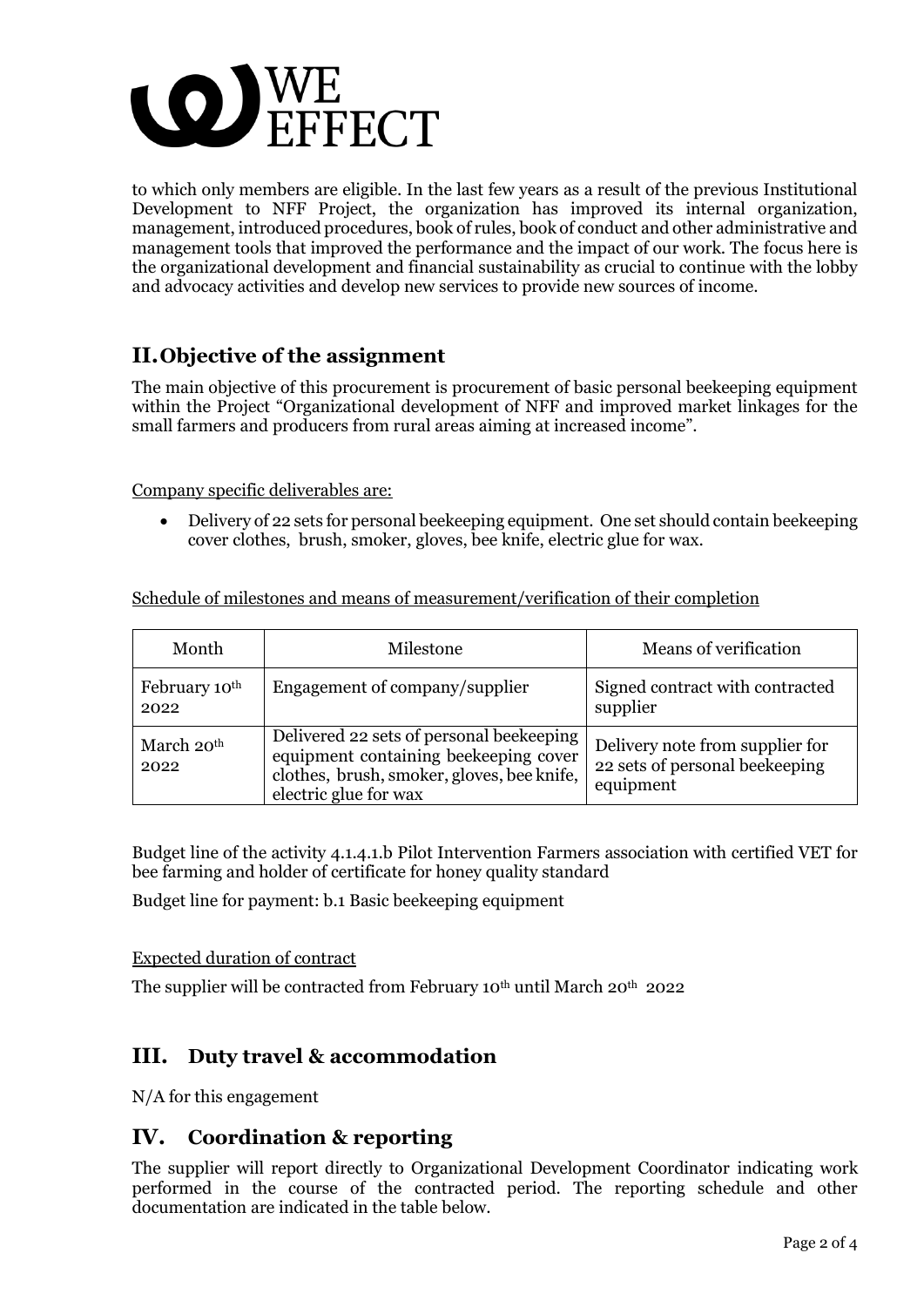

| Month                          | Report on                                                                                                                                                          | Documentation                                                                  |
|--------------------------------|--------------------------------------------------------------------------------------------------------------------------------------------------------------------|--------------------------------------------------------------------------------|
| March 10 <sup>th</sup><br>2022 | Delivered 22 sets of<br>personal<br>beekeeping equipment containing<br>beekeeping cover clothes,<br>brush,<br>smoker, gloves, bee knife, electric glue,<br>and wax | Delivery note from supplier for 22<br>sets of personal beekeeping<br>equipment |

## **V. Qualification requirements**

Mandatory technical criteria:

 Minimum 5 years of professional experience in sales of beekeeping protection equipment and beekeeping supplies

# **VI. Application procedure:**

Companies for this ToR should submit the following documents:

- Up to date company portfolio (indicating work on previous similar engagements)
- Current status of the company issued from the Central register of RNM, not older then 6 months
- Financial offer. The offer should be expressed in MKD with included VAT
- The submission of the statement in Mail-Declaration of relationships

Offers to be submitted on email [nff@nff.org.mk](mailto:nff@nff.org.mk) an[d vidanka.martinovska@nff.org.mk](mailto:vidanka.martinovska@nff.org.mk) **no later then 10.02.2022 at the latest.**

#### **VII. Evaluation of the offers:**

Offers with incomplete documentation and/or offers received after the deadline will not be taken into consideration.

The offers will be evaluated on the following criteria:

Best value for money principle will be taken into account by using a weighted scoring method to evaluate the combination of company portfolio and previous work on similar assignments (40%), and financial offer/proposal (60%)

# **VIII.Terms of payment**

Fee for this procurement is indicated in the Section II-Objective of the assignment under the Reference project activities and budget lines.

Payment will be made upon completion of the total assignment and upon submission of expected deliverables. Once deliverables/products-items are delivered by the engaged supplier as indicated in Section IV- Coordination and delivery is approved by the Project manager-Organizational development coordinator, the payment of the total contracted amount will be paid.